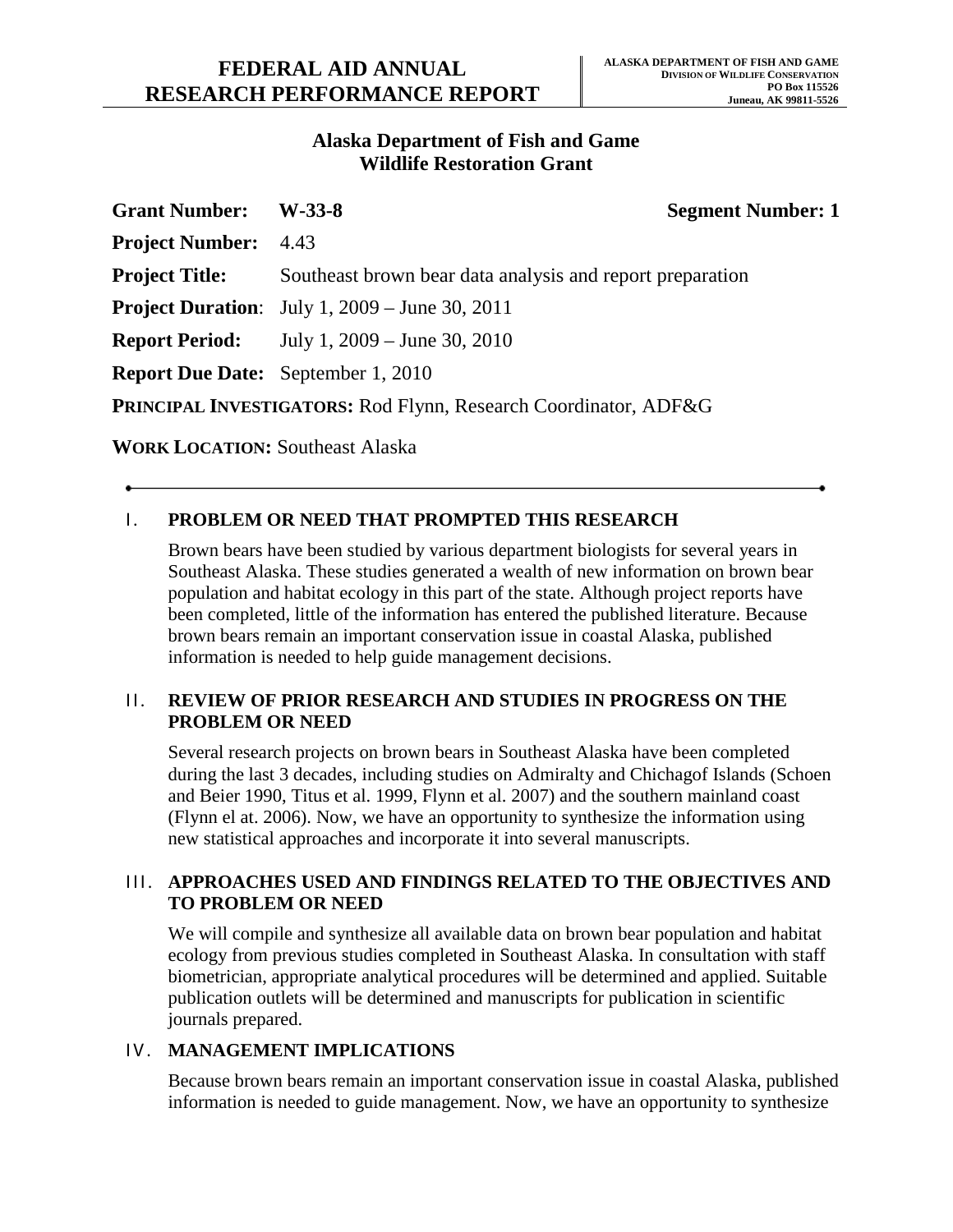4.42 Southeast brown bear data analysis and report preparation FY10 Progress Annual Report

> the information using new statistical approaches and incorporate it into several manuscripts or a monograph.

## **V. SUMMARY OF WORK COMPLETED ON JOBS FOR LAST SEGMENT PERIOD ONLY**

JOB/ACTIVITY 1: Gather and synthesize all historic data

**Accomplishments:** We gathered the location data from John Schoen's (Schoen and Beier 1990) and Kim Titus' (Titus et al. 1999) research and incorporated it into a GIS system. We also had access to resent Chichagof and southern mainland data sets.

JOB/ACTIVITY 2: Apply constant analytical procedures to the data

**Accomplishments:** We researched the analytical procedures.

JOB/ACTIVITY 3: Prepare manuscripts suitable for publication

**Accomplishments:** None yet.

### **VI. PUBLICATIONS**

None.

# **VII. ADDITIONAL FEDERAL AID-FUNDED WORK NOT DESCRIBED ABOVE THAT WAS ACCOMPLISHED ON THIS PROJECT DURING THIS SEGMENT PERIOD**

None.

## **VIII.RECOMMENDATIONS FOR THIS PROJECT**

None.

#### **Literature Cited**

- Flynn, R.W., S.B. Lewis, L. Beier, and G. Pendleton. 2006. Abundance, spatial relationships, and transboundary movements of brown bears on the Mainland Coast of Southeast Alaska. Unpublished progress report. Division of Wildlife Conservation, Alaska Department of Fish and Game, Douglas.
- Flynn, R.W., S.B. Lewis, L. Beier, and G. Pendleton. 2007. Brown bear use of riparian and beach zones on northeast Chichagof Island, Southeast Alaska. Unpublished final report. Division of Wildlife Conservation, Alaska Department of Fish and Game, Douglas.
- Flynn, R.W., S.B. Lewis, L. Beier, and G. Pendleton. 2008. Brown bear monitoring for Juneau Access Improvements Project. Unpublished progress report. Division of Wildlife Conservation, Alaska Department of Fish and Game, Douglas.